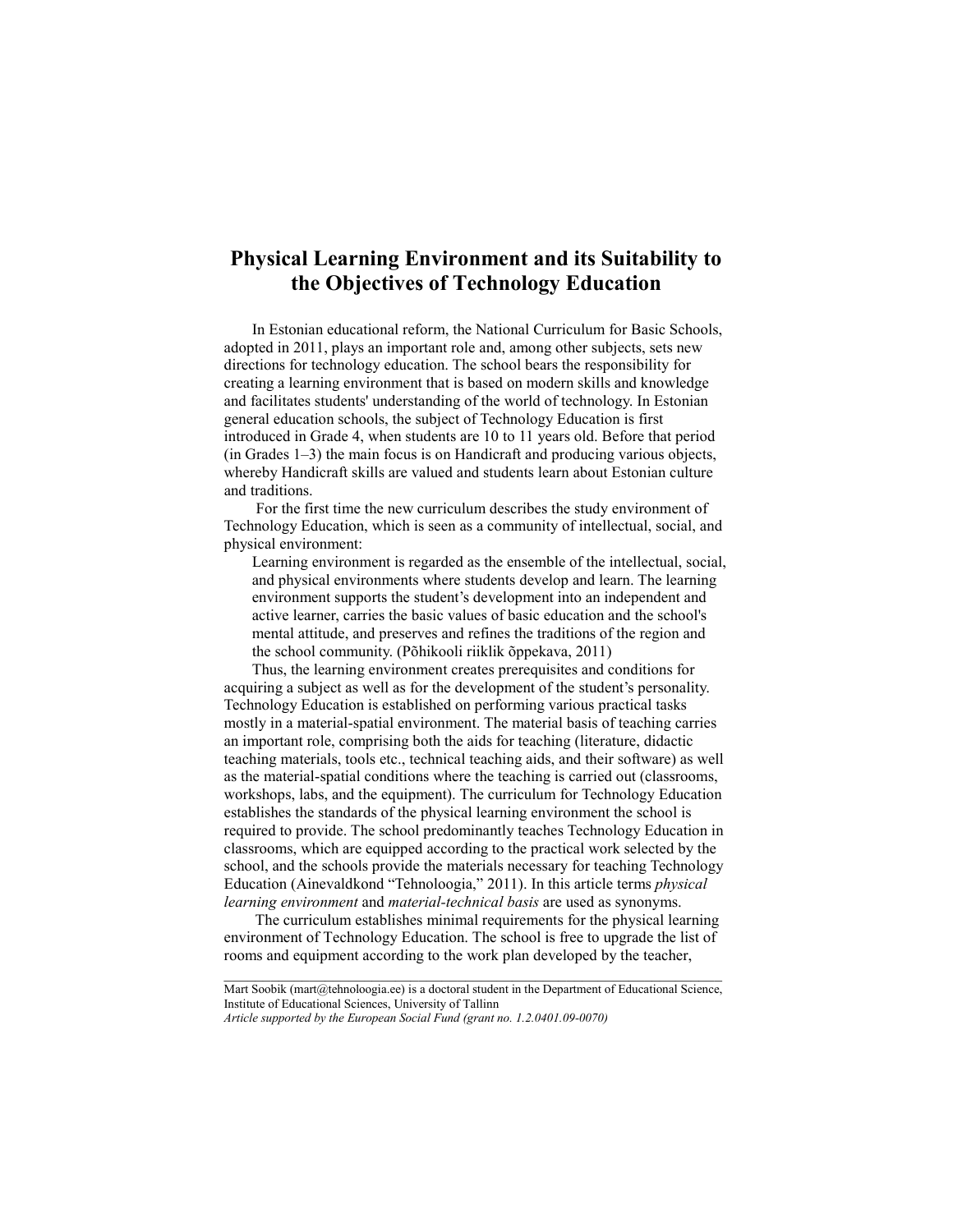which includes both the learning tasks to be carried out during the lessons as well as practical work. In addition to the national curriculum, the regulations "Health-protection requirements for schools" (Tervisekaitsenõuded koolidele, 2012) drawn up by the Ministry of Social Affairs prescribe specific (including technical) requirements for Technology Education.

The requirements and suggestions regarding the physical environment of teaching Technology Education are not always realised in practical teaching. This may be due to a variety of reasons; for example, the lack of financial means for creating a modern physical learning environment, teachers' insufficient knowledge of the objectives of modern Technology Education, the importance of the subject not being sufficiently emphasised in school, etc.

The purpose of the present article is to explain the disagreement between the requirements established in the National Curriculum for Basic Schools for the physical environment of teaching Technology Education and the actual state in the schools today. The article gives an answer to the following questions:

- 1. To what extent are teachers satisfied with the material-technical basis of Technology Education?
- 2. What methods and conditions of material-technical basis would guarantee the expected standards for Technology Education?

The objective of the present article is to examine and compare the opinions of teachers in Estonian basic schools on the material-technical basis in light of both the present (since 2011—Technology Education) and the previous (from 2002 to 2011—Craft and Technology Education) curriculum.

## **Theoretical Background**

# **Changes in the Objectives and Content of the Subject**

Over the years the objectives and the content of the subject have changed considerably. The changes are not merely connected with Estonia, but are due to global changes in the development of technology in the world as a whole. Vries (2011) argues that the concept of Technology Education widened; we began to understand that technology has a social embedding, a human dimension, and it has gone through a certain history. Parikka, Rasinen, and Ojala (2011) give their view of contemporary technology education:

During technology classes understanding of the relation between technology and culture, technology and society, technology and nature and the effects of technology on these should be discussed and understood. This means a conscious, critical and reflective attitude towards technology. Education becomes more meaningful and diverse when an open analysis is conducted about the values and lifestyles - the concept of humanity and the world - that the technological way of life is based on, and where the choices will lead to.... This in turn will challenge the pupils to consider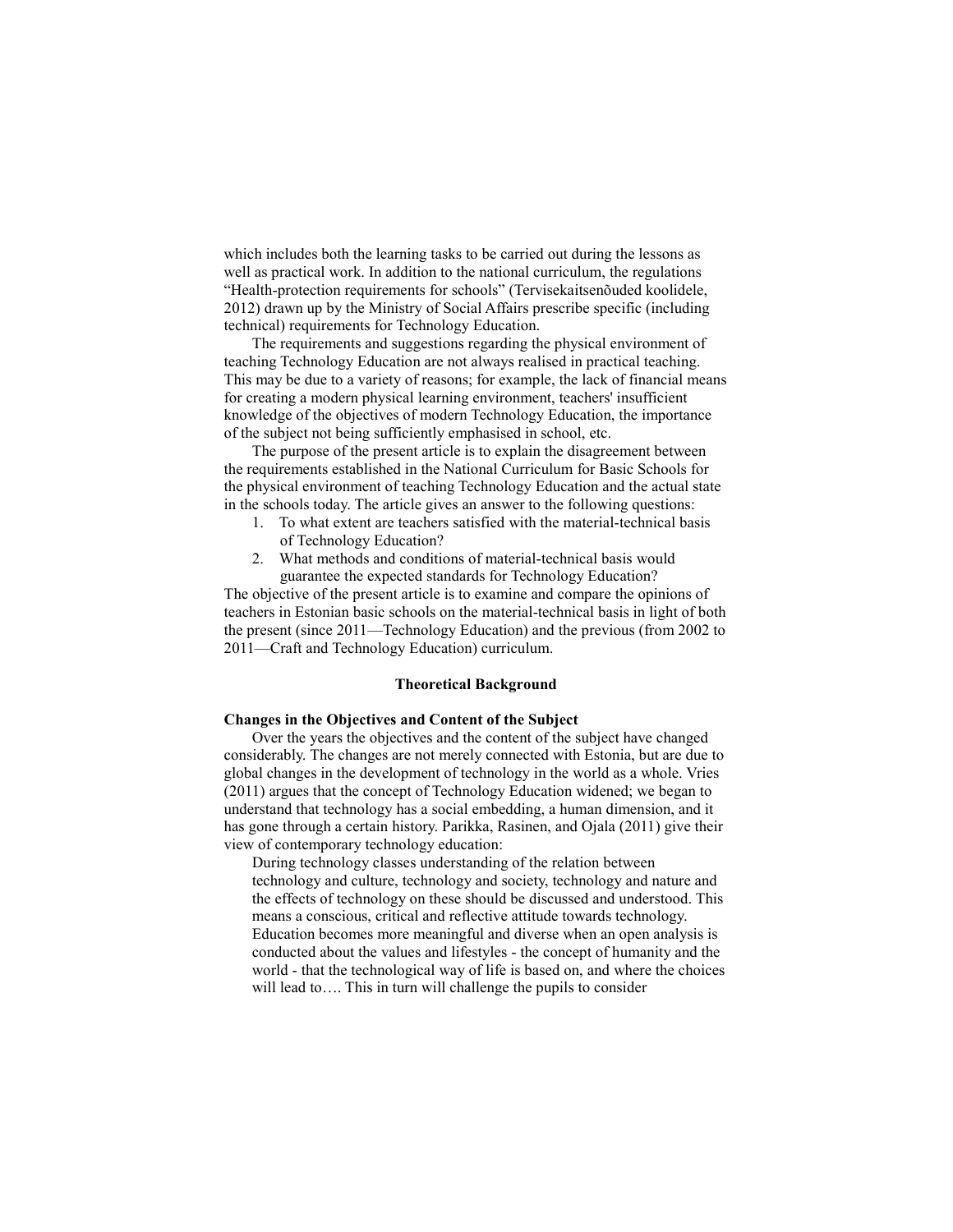development trends offered by future technology and to take more responsibility for their own curriculum and work. (p. 136–137)

Teaching Technology Education at school should be planned and organised in a way that would stem from the vision of different possibilities in future life (Parikka 2003). It would be a future-oriented education, the goal of which would be technological readiness, which helps today's students and future adults to make ethically sustainable choices on technological commodities, use these resourcefully, and develop technological solutions that are more practicable and less harmful to the environment (Parikka, 1998).

Technology Education tries to explain the structure and the principles of operation of the human-shaped technological world to students (Parikka & Rasinen, 2009). Alamäki (2000) stresses that it is very important for technological invention that students are able to identify and notice problems that can be solved with the help of technological solutions; in this process, they need to be able to reason if the problem is in the connection with the technological world and what kind of technologies they could use in solving certain problems. Järvinen, Karsikas, & Hintikka (2007) advocate that children's understanding of technology can be achieved by enabling them to work in the same spirit that real technologists do. In addition to the perspective above, children should be given opportunities to act according to the technological processes required to solve the problems they face (Twyford & Järvinen, 2000). As part of general education, engaging pupils in designing and making products of worth in ways that develop creativity, problem-solving skills, and the ability to collaborate is a demanding task (Barlex, 2007).

Engineering and Technology Education provide an outstanding environment for activating these clearing processes in the classroom for several reasons. Learning, engineering, and technology take place in a rich and sophisticated learning environment, consisting of materials, tools, machines, and computers (Barak, 2011). Children need to be given opportunities for creative and innovative action. In addition to tools, materials, and other physical resources, other people's ideas are an additional resource to inform individual learning (Banks, 2009). Ritz and Moye (2011) write that:

Teachers of Engineering and Technology Education need to provide environments where appropriate content is taught and experiences allow students to apply and test the knowledge gained. After positive experiences with the new knowledge, learners gain ownership of the knowledge and can then use it to solve problems and answer questions. This type of mastery experience is the basis for the design experiences that occur in engineering and Technology Education laboratories – learn it – apply it – master the experience – transfer the knowledge to new situations. (p. 132)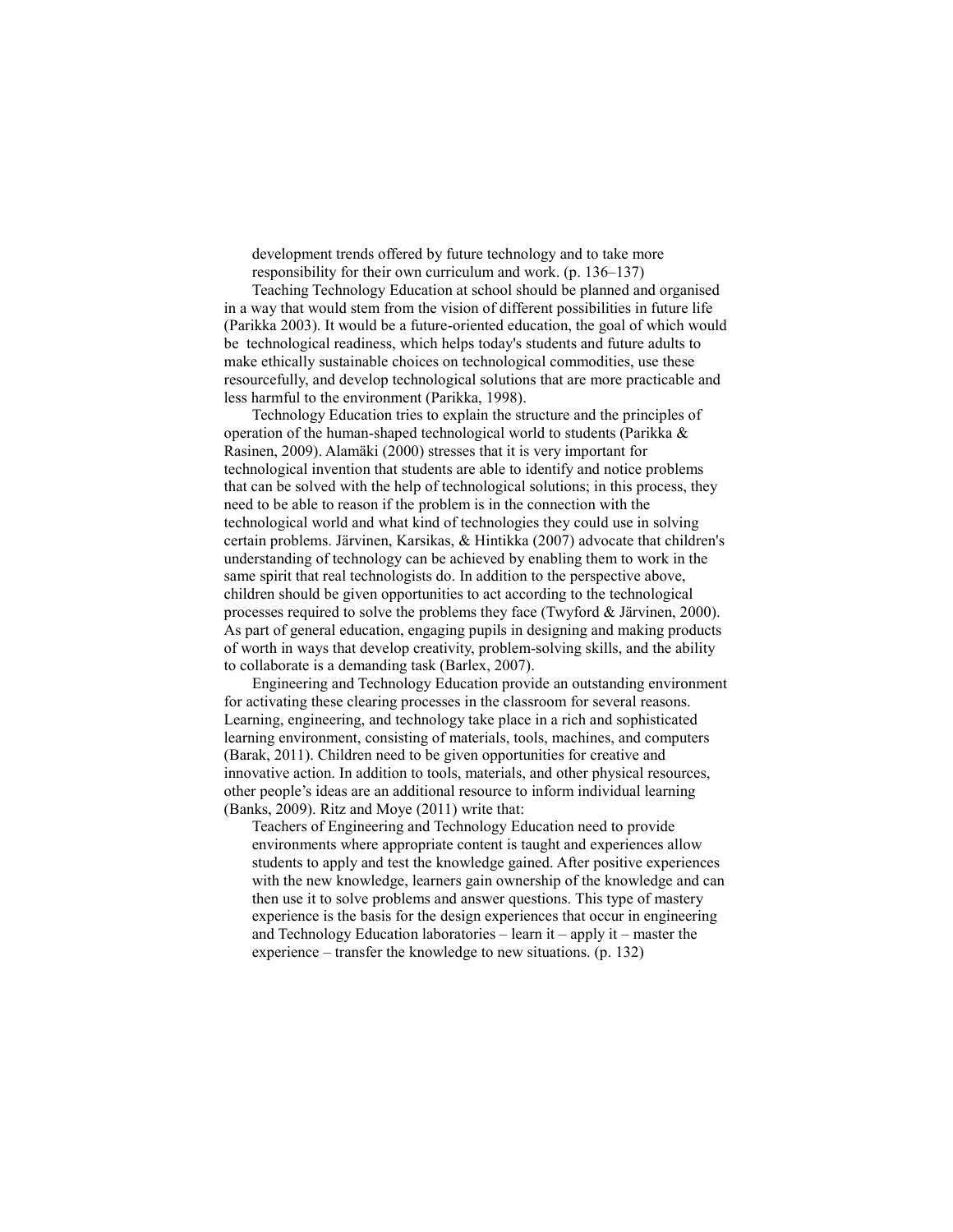# **The Importance of Practical Activities in Technology Education**

In Technology Education, learning is mostly achieved through different practical tasks. Rasinen (2011) stresses that Technology Education should be studied, whenever possible, through practical, hands-on activities. To make this happen, learning should take place in a modern learning environment, in which modern learning methods are applied, with teachers who interpret handicraft education in a modern and future-oriented manner (Rasinen, 2011). All students need a basic understanding of how physical materials and processes are produced and applied, and many learn best when they are given frequent opportunities to make the abstract concrete (Hill, 2006). Learning through experimentation and practice is important for motivating students' will to learn and developing students' problem-solving abilities. Effective teaching materials have to help the student to identify these problems, get the new resources needed in order to progress, and integrate them into a new problem-solving strategy (Ginestie, 2009). Technological Education should enable pupils to develop their technological ability through opportunities to take part in activities of an extended nature, which take advantage of knowledge, understanding, and skills from many areas of the curriculum (Layton, 1993).

Regarding the practical activity of Technology Education, Parikka et al. (2011) say that

In Technology Education on one hand machines and equipment (equipment technology) and on the other hand use of tools (manufacturing technology) are studied. Knowledge of the quality of production materials connects these technologies to knowledge of technology. This definition is related to both material and mental aspects. (p. 135)

The importance of the physical environment in Technology Education and its purpose is vividly expressed by Parikka (1998), who notes that in the school learning environments, it is essential that the classrooms expressively present and introduce different everyday technical structures, as it is the understanding of their operation, in particular, that arouses students' interest and inspires various mathematical, scientific, and technological interpretations. Parikka (2003) observes that such practical everyday problems that the students themselves consider relevant provide the most attractive grounds for natural scientific interpretations as well as for joint projects in the field.

In the analysis of a study of five countries in the European Union (Austria, Estonia, Finland, France, and Germany) that concentrated on describing Technology Education for 6 to 12-year-old school children (primary and junior secondary), Rasinen (2011) points out that Technology Education requires better facilities for studying technology—laboratories, workshops, tools and equipment, computers, and various other materials. Writing about the importance of learning environment, Parikka and Rasinen (2009) point out that

learning environment is the main factor of physical requirements for teaching technology and in many ways it also works as a "quiet" objective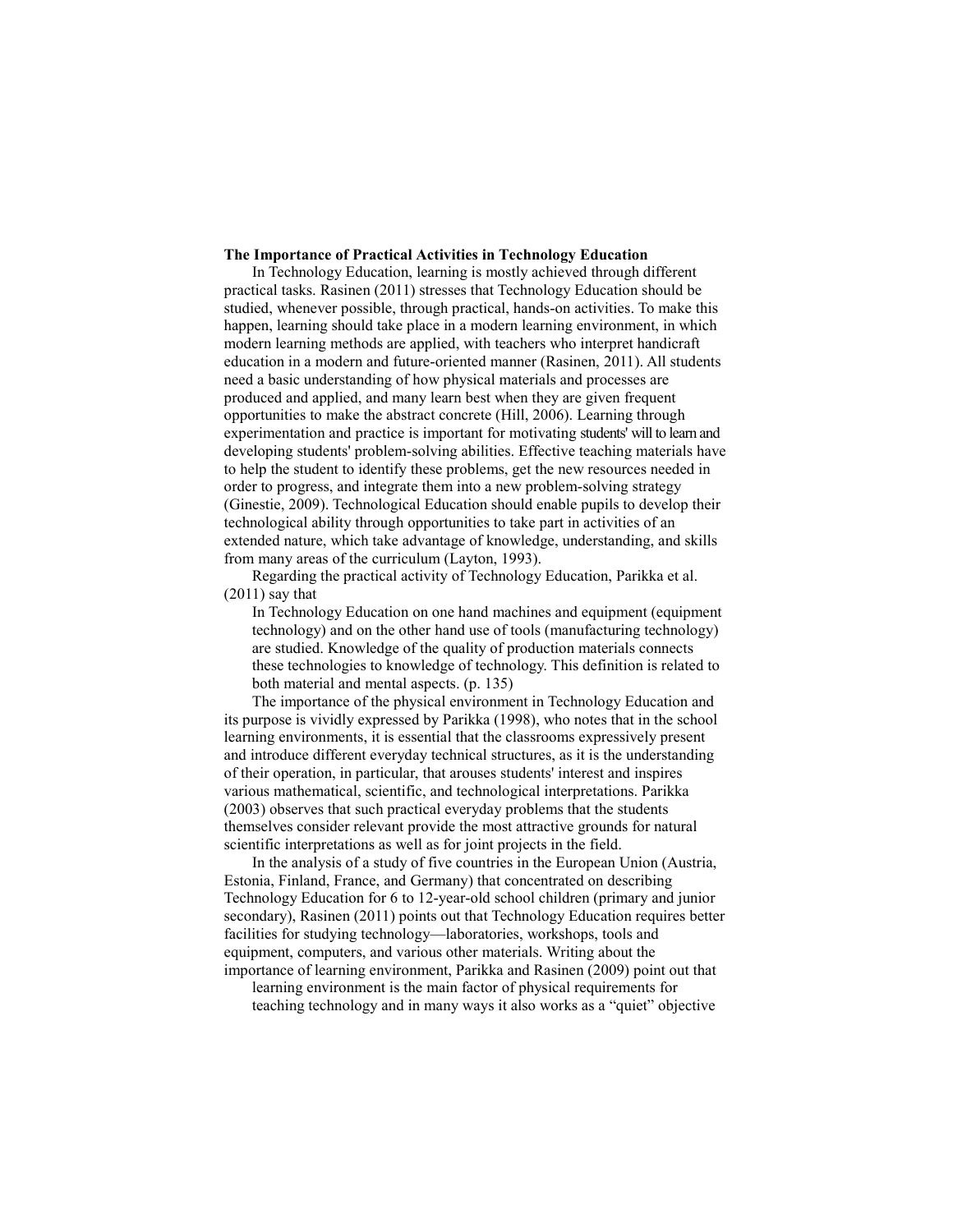in behalf of the students. The expediency and spaciousness, salubrity (ventilation, light and heating), equipments (machines, devices, and tools) make up the principal part of the learning environment. Additionally, providing students with materials and tools, computers and computer software and textbooks is dependent on the economic situation of the school. (p. 35)

Baldwin and Barlex (2007) write that in order to successively teach technology and design, an important condition is that the teacher needs to facilitate pupil capability by organising and maintaining an appropriate environment; this means that pupils will have open access to materials, components, tools, and equipment. An authentic learning environment allows students to construct knowledge using real-world contexts and examples (Lee, 2011). Baldwin and Barlex (2007) stress the need of Technology Education for various resources; it is important to have access to a significant consumable expenditure budget and to provide pupils with the materials and components they need to model and make their design ideas.

Alamäki (1999) brings out in his study that in Finland, the respondents indicated that the three most significant obstacles, in order, were: lack of financial resources, insufficient material on how to teach technology education, and lack of other accompanying resources. The learning environment must become more modern and new technologies need to be utilized so that this innovative and future-oriented subject could give students the readiness to follow safety aspects and adopt important safety attitudes (Inki, Lindfors, & Sohlo, 2012). Work safety plays an important role in Technology Education. Various machines, devices, and materials may, if used incorrectly, be dangerous, which is why the goal of basic schools should be to guarantee a healthy and safe environment that supports learning (Kantola, 1997). In planning classes for Technology Education, newer approaches to learning that lean on humanity and social constructivism should be considered, as these stress self-direction, explaining things independently, team work, creativity, innovative approaches, and holism as well as project work that would flexibly integrate subjects.

#### **Method**

#### **Aims of the Research**

The present article focuses on Technology Education teachers' opinions on the physical learning environment of Technology Education. The study compares and analyses the changes in the physical learning environment of Technology Education.

### **Participants and Procedures**

Two questionnaire surveys (Study I and Study II) were carried out among teachers of Technology Education in Estonian general education schools. In Study I, which was carried out in 2004, 157 teachers participated (women *N* =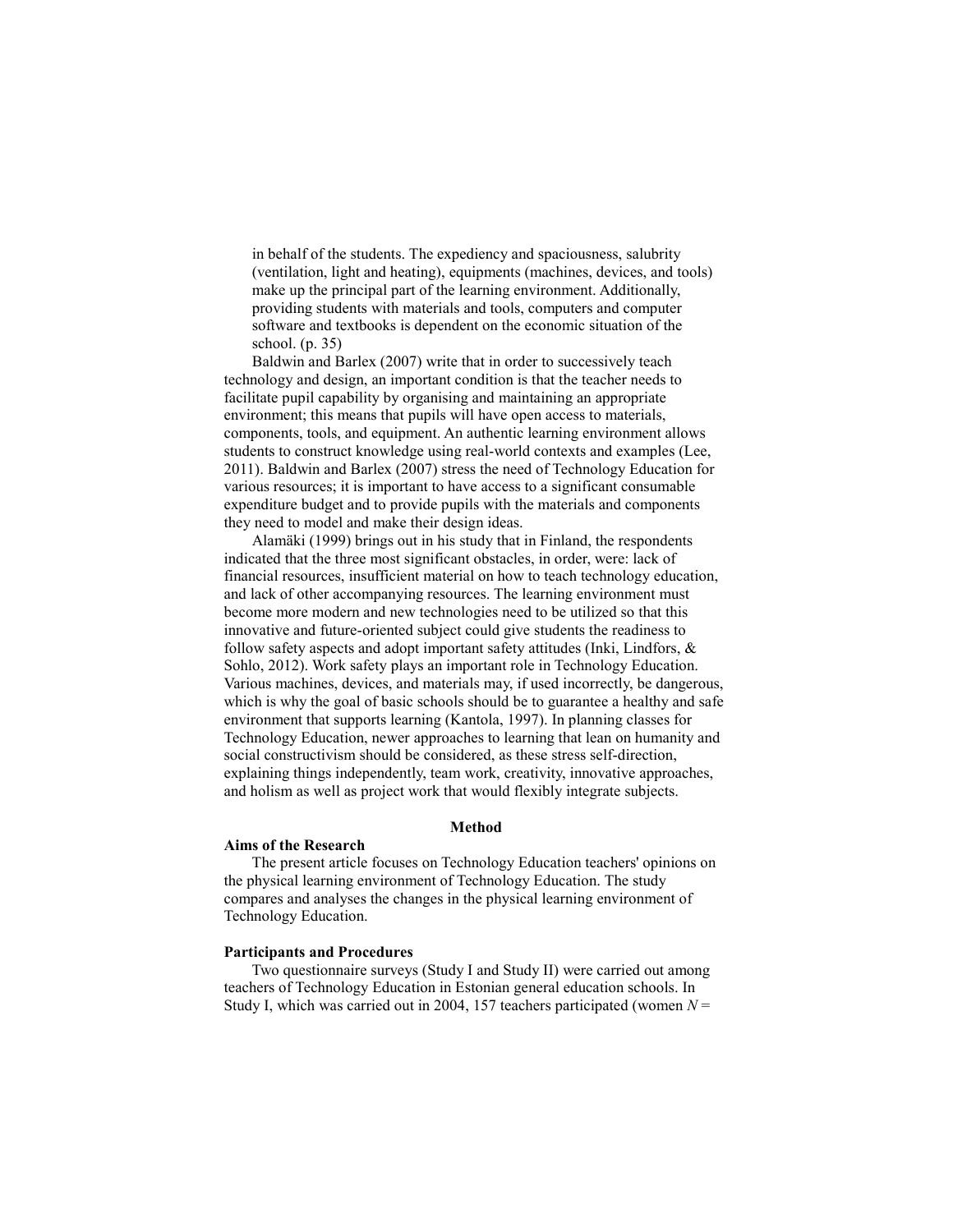8). In Study II, which was conducted in 2011, 109 teachers participated (women  $N = 6$ ). The statistical data processing software SPSS 18.0 was used to process the survey data; descriptive statistics and *t*-tests were applied.

### **Measures**

The questionnaire is based on a survey used by Rasinen (2000), which was translated into Estonian with certain modifications added. In the present article, I focus on the comparison and analysis of the *physical learning environment* of Technology Education. The physical learning environment block contains 27 questions, which were assessed on the 6-point scale (0 = *cannot answer, I don't know*; 1 = *does not meet the needs*; 2 = *slightly meets the needs*; 3 = *meets the needs partly*; 4 = *meets the needs more or less*; 5 = *meets the needs adequately*). The value "0" was not taken into account when analysing the results.

First, I elicited a general interpretation of the physical learning environment in schoolwork. I asked the teachers of technical subjects to assess the situation of the material technical basis at schools in light of the National Curriculum for Basic Schools, mainly the effective curriculum for Technology Education. As a whole, the questionnaire covered the following topics:

- 1. *Workrooms.* Including their size, expediency of the location and the arrangement, sanitary situation, etc.
- 2. *Supply of tools and materials.* The supply of different materials and tools (electro-technical and electronic tools) as well as personal protective equipment, including availability of ergonomic tools in classrooms, etc.
- 3. *Computers and computer software.* Computers and computer-run workbenches, Internet connection, computer software for planning and designing objects, etc.
- 4. *Teaching aids.* Including up-to-date textbooks, online teaching materials, video materials, visual aids, etc.
- 5. *Technical conditions of workrooms.* The correspondence of classrooms to the technical conditions, including electricity supply, ventilation, including the suction system of wood flakes and dust, etc.
- 6. *Metal processing machines.* Metal processing devices, including thermo-treatment devices, etc.

### **Results**

Table 1 demonstrates the results of the mean of environmental aspects between the years 2004 and 2011. The results revealed that the change toward higher satisfaction was the most apparent in the case of several characteristics. The most significant statistical differences in assessing the physical environment during the two periods were manifested in assessing woodwork machines and resources needed for electro-technical and electronic tools (in both cases *p* < 0.001) as well as resources needed for online teaching materials, computer-run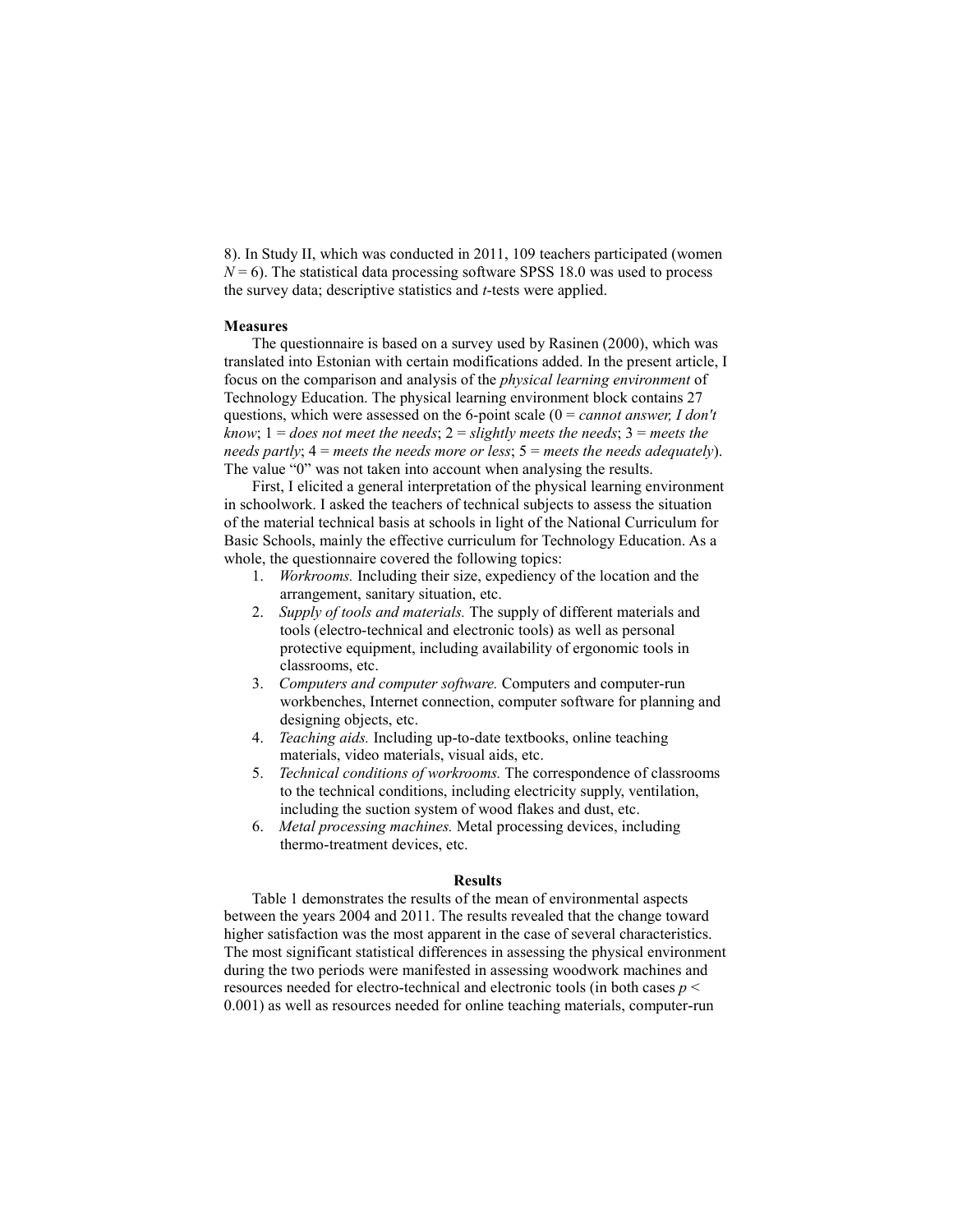workbenches, and Internet connection (in each *p* < 0.001). An important difference was also apparent in the availability of technical drawing software and size of rooms and workspace ratio (in both cases  $p \leq 0.001$ ) as well as in the availability of thermo-treating equipments for metals and in using video materials in introducing different types of work (in both cases  $p \le 0.005$ ). A considerable difference can also be seen in size of workrooms and in the electricity supply (in both cases  $p \le 0.01$ ). There are a number of statements that have a considerable, yet not very strong, statistical difference ( $p < 0.05$ ): availability of various necessary rooms, the sanitary state of the rooms, ventilation, availability of tools, availability of ergonomic tools, digital devices, and availability of computers.

In the case of the following statements, there were no statistically significant differences during the two periods in question: expediency of the location (question 2,  $p = .157$ ), arrangement of rooms (question 3,  $p = .100$ ), availability of personal protective equipment (question  $8, p = .791$ ) and different materials (question 9,  $p = 0.257$ ), availability of metalwork machines (question 13,  $p = .319$ ), availability of up-to-date textbooks (question 16,  $p = .089$ ) and visual aids (question 19,  $p = .989$ ), computer software for planning and designing products (question 25,  $p = .082$ ), and means needed for teaching the topics established in the syllabus (question  $27$ ,  $p = .430$ ).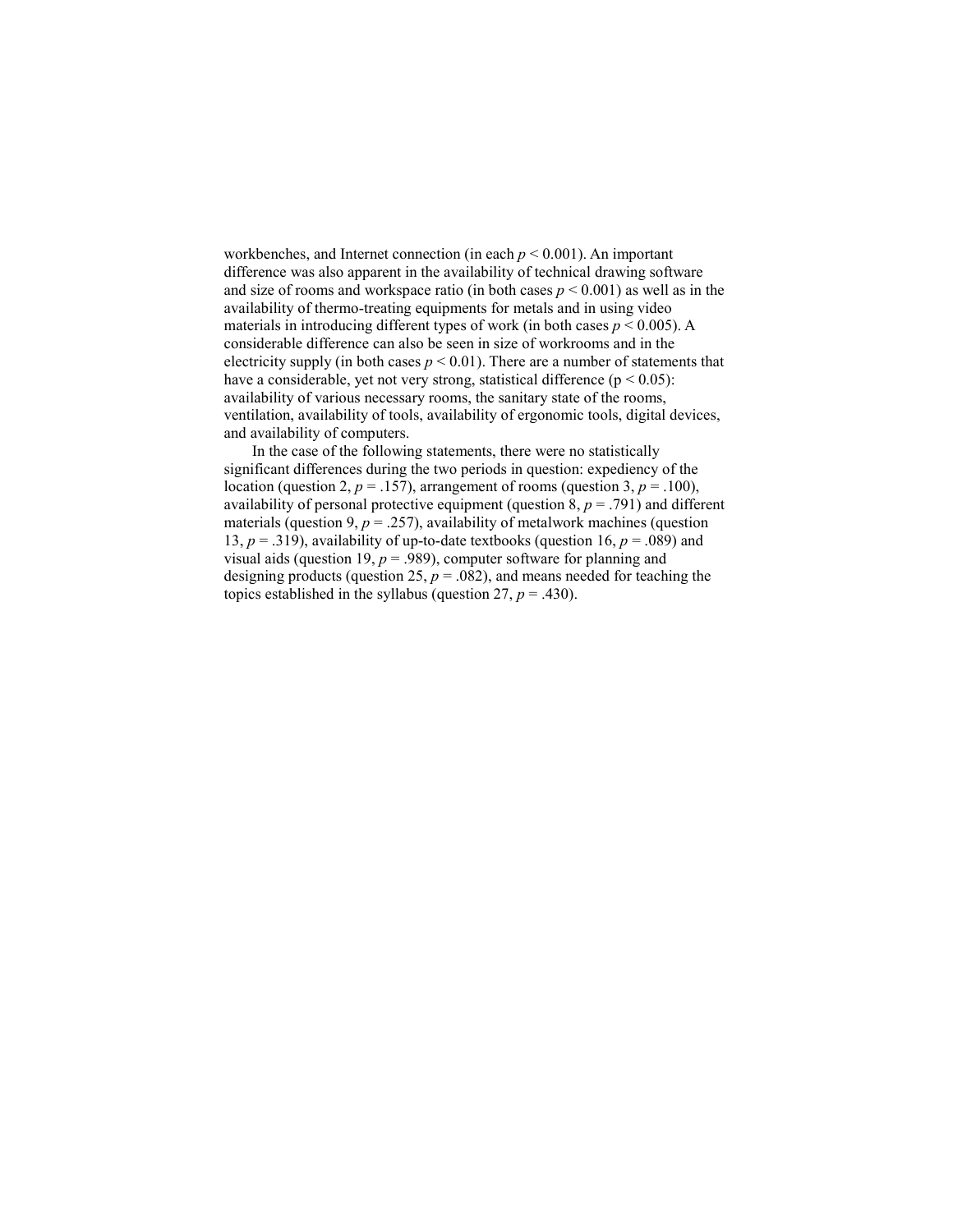# **Table 1**

*Comparison of the Satisfaction Scores of Environmental Aspects Between the Years 2004 (Study I) and 2011 (Study II)*

| <b>Ouestion</b>                                                                        | $\boldsymbol{M}$ | $\boldsymbol{M}$ | t-test | $\boldsymbol{p}$              |
|----------------------------------------------------------------------------------------|------------------|------------------|--------|-------------------------------|
|                                                                                        | (2004)           | (2011)           |        |                               |
| 1. Size of workrooms (e.g. the wood                                                    | 3.09             | 3.54             |        | $t(258) = -2.88, p < 0.01$    |
| processing room too small)                                                             |                  |                  |        |                               |
| 4. Availability of necessary rooms (e.g.                                               | 1.64             | 1.95             |        | $t(253) = -2.22, p < 0.05$    |
| painting room and a room for thermo-                                                   |                  |                  |        |                               |
| treating metals)                                                                       |                  |                  |        |                               |
| 5. Sanitary state of classrooms (e.g. the                                              | 3.37             | 3.77             |        | $t(257) = -2.53, p < 0.05$    |
| state of walls and floors)                                                             |                  |                  |        |                               |
| 6. Ventilation (e.g. aspiration system for                                             | 2.00             | 2.45             |        | $t(253) = -2.59, p < 0.05$    |
| removing wood dust and wood chips)                                                     |                  |                  |        |                               |
| 7. Electricity supply (e.g. the availability                                           | 3.52             | 3.95             |        | $t(291) = -2.91, p < 0.01$    |
| of an adequate number of sockets)                                                      |                  |                  |        |                               |
| 10. Supply of tools (e.g. pliers, plane, etc.)                                         | 2.93             | 3.24             |        | $t(295) = -2.37, p < 0.05$    |
| 11. Availability of ergonomic tools (e.g.                                              | 2.02             | 2.39             |        | $t(253) = -2.48, p < 0.05$    |
| work benches with adjustable height, etc.)                                             |                  |                  |        |                               |
| 12. Wood processing machines (e.g. wood                                                | 2.69             | 3.49             |        | $t(257) = -4.91, p < 0.001$   |
| thickness machine etc.)                                                                |                  |                  |        |                               |
| 14. Equipment for thermo-treating metals,                                              | 1.39             | 1.66             |        | $t(245) = -2.12, p \le 0.005$ |
| (e.g. welding equipments, forge furnace)<br>15. Electro-technical and electronic tools | 2.71             |                  |        |                               |
|                                                                                        |                  | 2.20             |        | $t(254) = -3.55, p < 0.001$   |
| (e.g. soldering iron, etching bath)<br>17. Online teaching materials (incl. also       | 1.53             | 2.46             |        | $t(241) = -7.53, p < 0.001$   |
| CDs)                                                                                   |                  |                  |        |                               |
| 18. Video materials (e.g. for treating                                                 | 1.53             | 1.85             |        | $t(243) = -2.70, p \le 0.005$ |
| different types of work)                                                               |                  |                  |        |                               |
| 20. Digital devices (e.g. digital camera)                                              | 1.44             | 1.74             |        | $t(245) = -2.17, p < 0.05$    |
| 21. Computer-run work benches (e.g.                                                    | 1.08             | 1.72             |        | $t(234) = -5.04, p \le 0.001$ |
| CNC mini milling machines)                                                             |                  |                  |        |                               |
| 22. Computers                                                                          | 1.66             | 2.03             |        | $t(244) = -2.26, p < 0.05$    |
| 23. Internet connection                                                                | 2.33             | 3.32             |        | $t(255) = -4.56, p < 0.001$   |
| 24. Technical drawing software (e.g.                                                   | 1.26             | 1.82             |        | $t(238) = -4.38, p \le 0.001$ |
| Vertex G4)                                                                             |                  |                  |        |                               |
| 26. Size of rooms and work space ratio                                                 | 2.68             | 3.28             |        | $(257) = -3.58, p < 0.001$    |
| (e.g. more than 16 students in one lesson)                                             |                  |                  |        |                               |

Note: N  $2004 = 159$ ; N  $2011 = 109$ . All differences between groups are significant  $p < 0.05$ .

Comparing teachers' assessments on the physical environment of teaching Technology Education during the two different periods, we can conclude that in 2011, teachers' assessments on most of the statements were considerably more positive. The development is especially evident in a more extensive utilisation of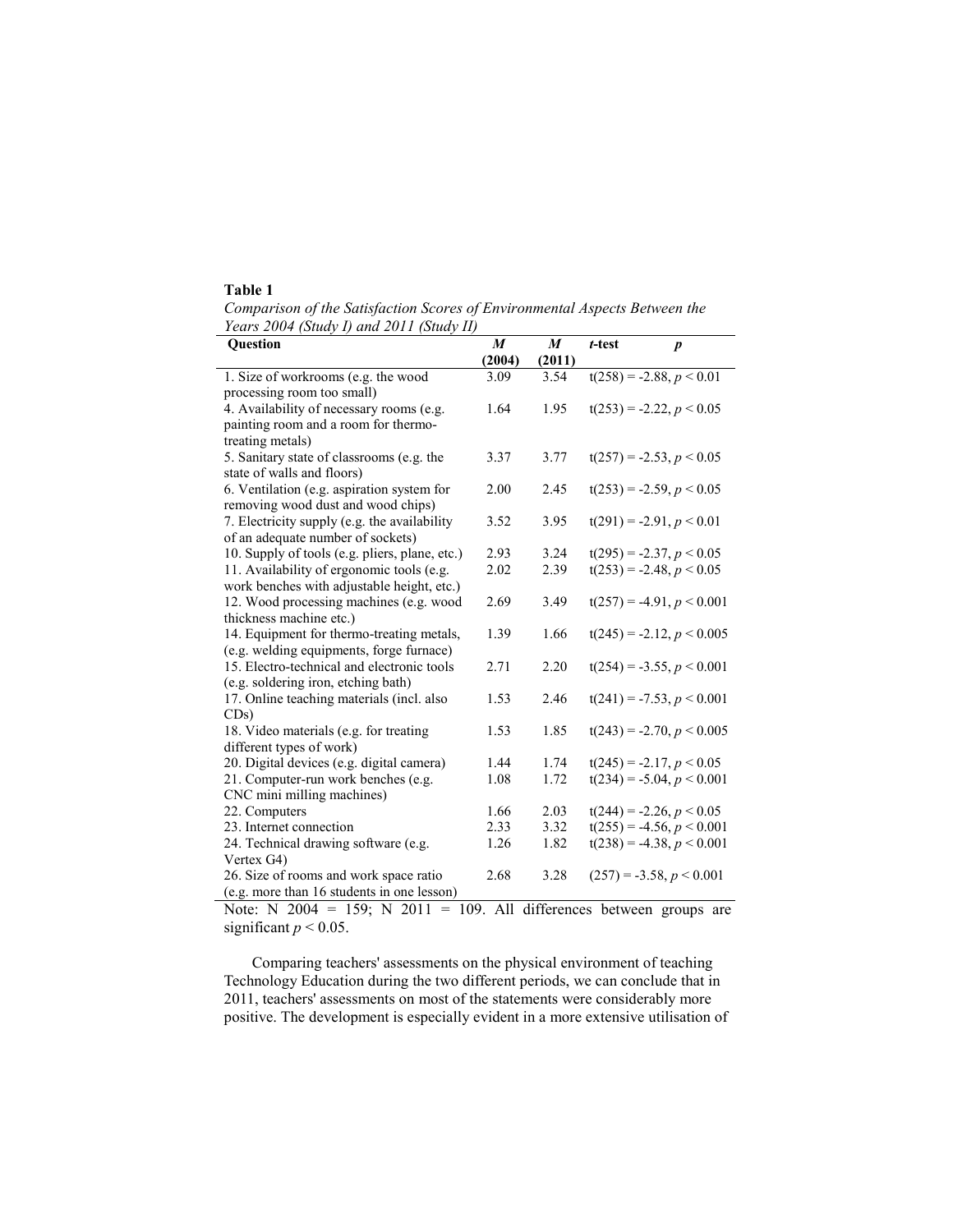Internet connection and online learning possibilities. Another important improvement compared to the results of 2004 is the utilisation of woodwork machines, computer-run workbenches (e.g. CNC mini milling machines), and computer-based programs for technical drawing. Based on the questionnaire of 2004, the availability of computer-run workbenches met the schools' needs the least in teachers' opinion because, at the time, such devices were available only in a small number of schools. Also, the availability of technical drawing software did not meet the needs; the same tendency can also be seen in case of software for planning and designing products in 2004. At the same time, assessments on two questions from the questionnaire of 2011 have not been increased compared to the questionnaire of 2004. These were questions about electro-technical and electronic tools and supply of personal protective equipment. These last results show that due to nationwide public procurement concerning this equipment in 2004, the schools have not acquired more of this equipment in the interim. There were no differences in assessing such statements that do not expect larger technological innovations, such as the expediency of the location, the arrangement of rooms, and the availability of textbooks and simpler teaching aids.

### **Discussion and Conclusions**

The objective of the present article was to examine and compare the opinions of teachers in Estonian basic schools on the physical learning environment in light of both the present (since 2011—Technology Education) and the previous (from 2002 to 2011—Craft and Technology Education) curriculum. The present study reveals major changes in the conditions of the physical environment of teaching Technology Education in Estonian basic schools.

The data collected in 2011 reveals significant changes in the conditions of the physical environment of teaching Technology Education. We can say that a statistically significant difference was present in 18 statements out of 27 referring to the physical learning environment. Based on the responses in both phases of the study, we may conclude that most Estonian schools have classrooms for teaching craft and technology education where general teaching can be carried out, which have satisfactory sanitary conditions. Although the improvement has not been striking, it is nevertheless noticeable.

### **Workroom**

From the standpoint of workrooms, it is important to have enough space and work places for students to carry out the learning process. In recent years, many Technology Education workrooms have been renovated and modernized in Estonia. The problem is that in workrooms in older schools, it is not possible to gain more space for Technology Education. It is very important for schools to have workrooms corresponding to the norms that are equipped with the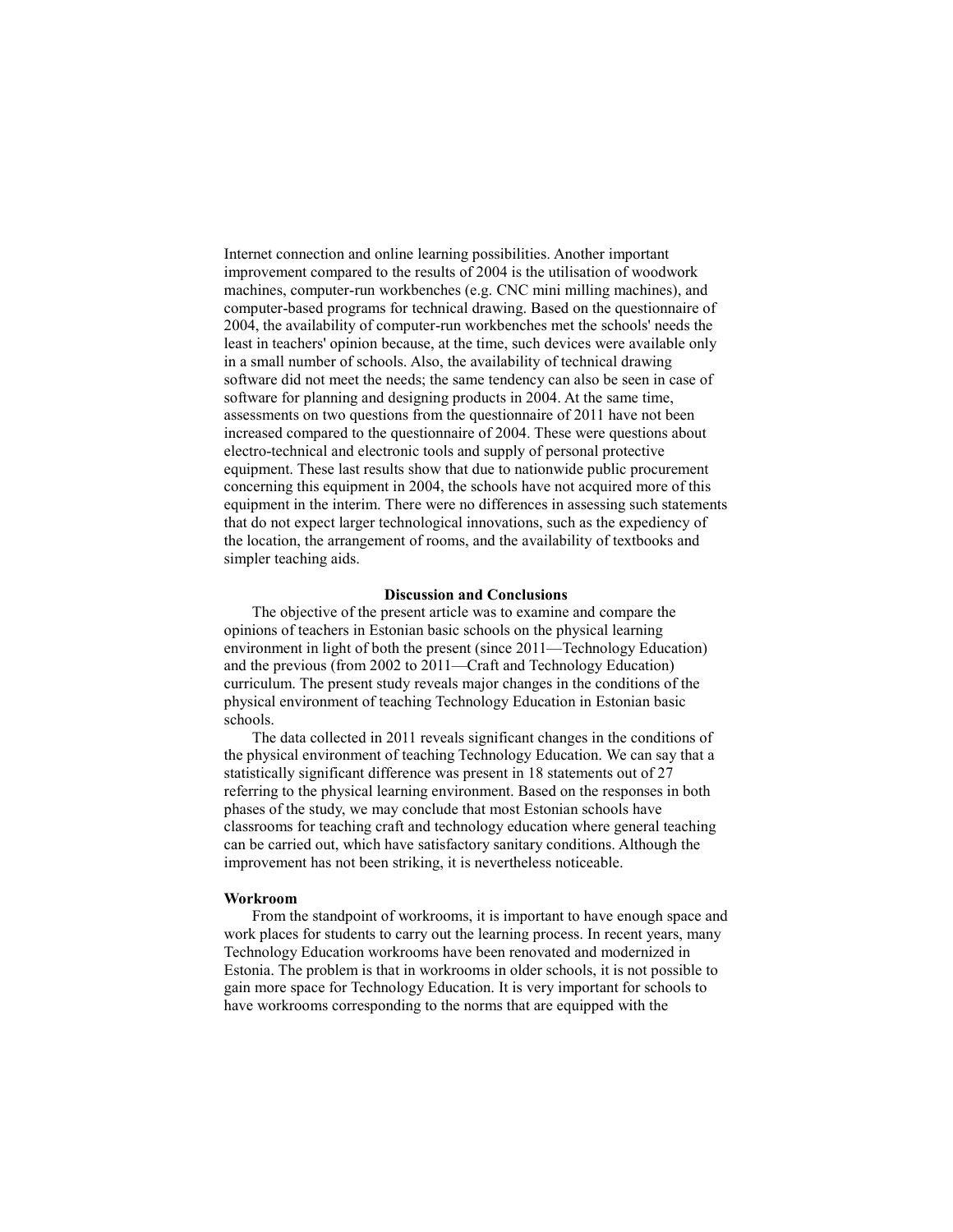necessary tools and materials (Baldawin & Barlex, 2007; Rasinen, 2011; Parikka & Rasinen, 2009).

# **Supply of Tools and Materials**

Supply of tools and materials varies significantly from school to school. There are schools managing well in the field, and there are those that are considerably lacking. It depends greatly on the financing of the school, and many schools and teachers awaited an increase in material resources. Alamäki (1999) points out the same tendency in his study.

### **Computers and Computer Software**

The most notable changes were seen in the possibilities of using computers and computer software, which is connected with technical drawing software, computer-run work benches, and software for planning and designing products; an equally important improvement was witnessed in using the possibilities offered by the Internet. Although the number of computers in school has increased, it does yet not meet the needs of Technology Education. With the aim of applying information technology in schoolwork, the Tiger Leap Foundation, which helps schools to acquire computer-run workbenches (CNC milling) machines) and various computer software (including computer software for technical drawings—e.g., Solid Edge), was founded. For that purpose, the school and the teacher must show initiative and take part in projects, training, and student competitions. The availability of newer study materials (including information technology) in school has considerably improved over the years. Parikka (1998) has stressed the need for introducing different everyday technical structures in Technology Education.

### **Teaching Aids**

The results carried out in two different school years vividly point out that many schools still lack up-to-date teaching aids needed in modern teaching, i.e. video materials and online teaching materials, visual aids, digital devices, and up-to-date textbooks. Over the years we have witnessed considerable improvement in the availability of teaching aids in schools, but nevertheless it is not enough. This is a weak spot in activities supporting the curriculum, namely, there is a lack of teaching aids for Technology Education. Yet, the good news is that the publication *Technology and Creativity* (Soobik, 2011) was issued.

# **Workrooms and Technical Conditions of Workrooms**

Schools maintained by a capable local government generally have better technical conditions in the workrooms used in technology education. Although sanitary repairs are gradually carried out in technology education classes in schools, the need for more frequent repairs is significant. Parikka and Rasinen (2009) point out that the technical conditions of workrooms are an essential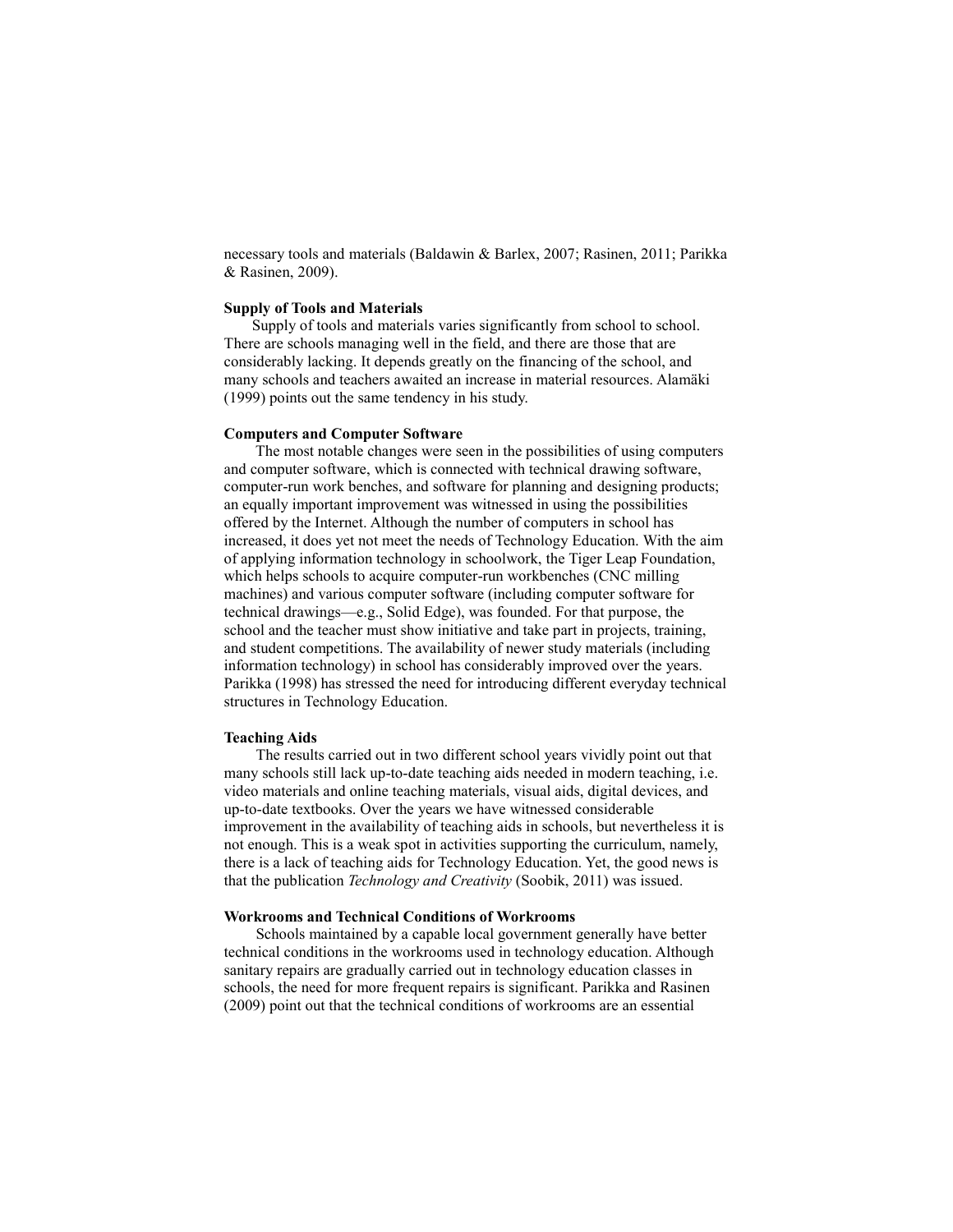aspect of the physical learning environment. Many schools in Estonia do not have adequate ventilation, and the aspiration system for removing wood dust and wood chips can only be found in a small number of schools.

### **Metal Processing Machines**

In recent years there has been a little improvement in using equipment for thermo-treating metals in Technology Education (welding equipment, forage furnace), although in teachers' assessments this aspect has rather been modest. It is possible that teachers lack the necessary means and conditions, or that in their opinion teaching metal processing is not necessary.

The study shows that during the observed period, the physical learning environment of Technology Education has slightly improved in Estonia; a steady progress towards improvement can be seen. Modern study aids are increasingly used in schools, including computer-run workbenches and corresponding programs, etc. However, modernising and developing the physical environment of Technology Education should be an ongoing objective, and means should be found to improve the physical environment of Technology Education in order to teach students using modern technology.

In brief, the following steps can be pointed out to further develop the physical environment of Technology Education:

- 1. Training courses need to be organised for Technology Education teachers, showing them how to use up-to-date teaching methods and tools in the classroom and how to relate the teaching with actual technological needs, thus making teaching more effective and productive.
- 2. Teaching materials on Technology Education should be published, and the experience of the specialists in the field on teaching and shaping a better physical environment should be brought out.
- 3. In planning the learning environment, it should be guaranteed that in addition to rooms and equipment for teaching Technology Education, there would also be possibilities for planning, research, and experimenting, including using a computer and pertinent computer software.
- 4. Various means, including tools and devices and materials necessary for teaching, should be requested from the financiers of the school.
- 5. Besides handling tools and processing materials, students should also have knowledge on work safety. The teacher and the school must create a learning environment that enables students to work safely.

The physical environment of Technology Education is equally as important as the content of the subject and the study results, teaching methods, and a professional teacher. Together, these elements form an integrated whole in teaching. Thus, on-going research on the physical environment is vital.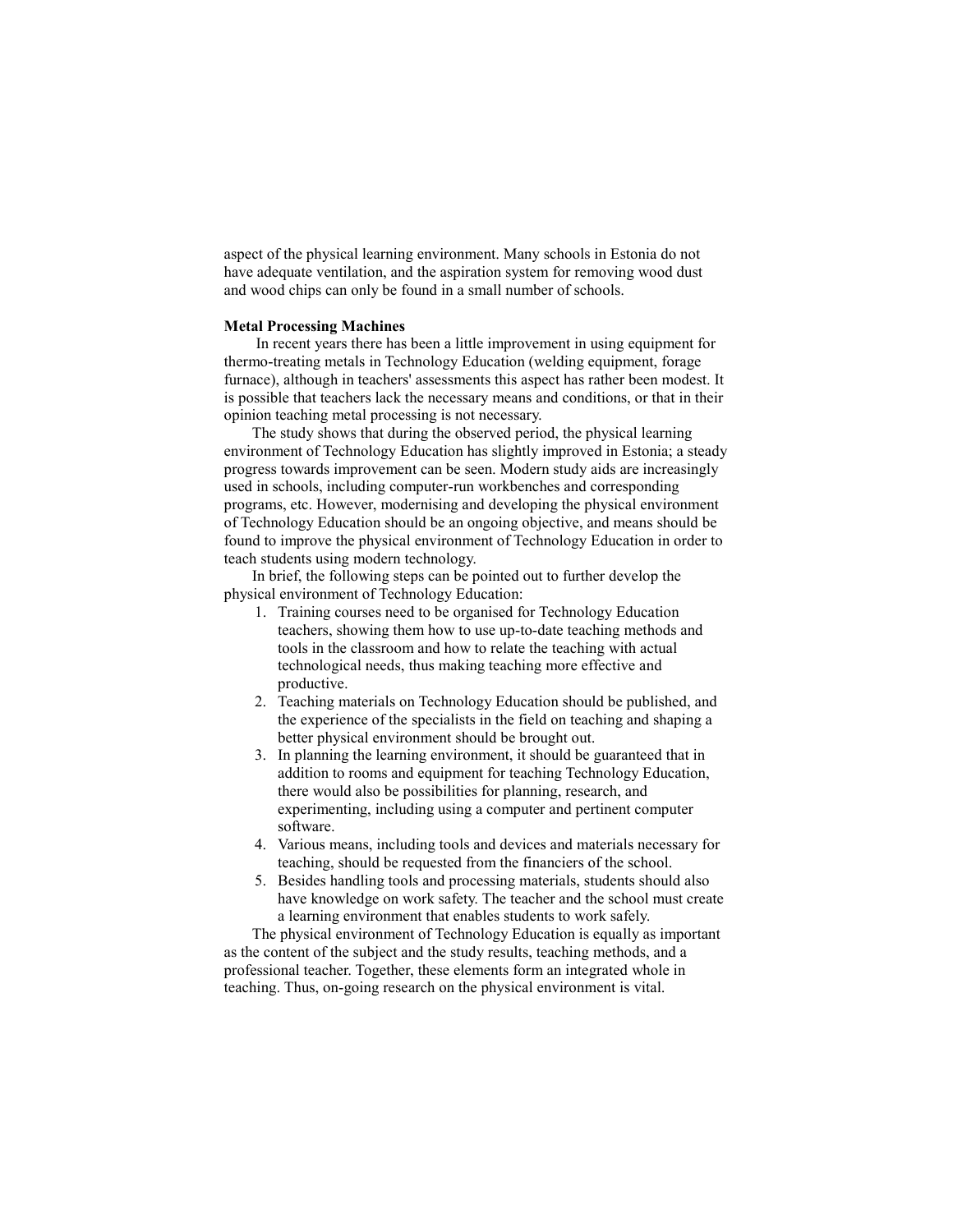### **References**

- Ainevaldkond "Tehnoloogia". (2011). Vabariigi Valitsuse 06.01.2011. a määruse nr 1 "Põhikooli riiklik õppekava" lisa 7. In Riigi Teataja I, 14.01.2011, 1 [Subject field "Technology". Annex 7 to the regulation No. 1 "National curriculum for basic schools" of the Government of the Republic of Estonia 6 January 2011]. Retrieved August 20, 2011 from
- https://www.riigiteataja.ee/aktilisa/1140/1201/1001/VV1\_lisa7.pdf Alamäki, A. (1999). Technology Education in the Finnish Primary Schools. *Journal of Technology Education, 11*(1), 5-17.
- Alamäki, A. (2000). *Technological Reasoning as a Human Side of Technological Innovation.* Paper presented at the PATT-10 Conference. Retrieved from http://www.iteaconnect.org/Conference/PATT/PATT10/Alamaki.pdf
- Baldwin, N., & Barlex, D. (2007). Developing your own curriculum. In D. Barlex (Ed.), *Design & Technology: For the Next Generation* (pp. 109-119). Whitchurch, England: Cliffeco Communications.
- Banks, F. (2009). Research on Teaching and Learning in Technology Education. In A. Jones & M. J. de Vries (Eds.), *International Handbook of Research and Development in Technology Education (*pp. 373-389). Rotterdam, the Netherlands: Sense Publishers.
- Barak, M. (2006). Engineering and Excellence: An Old-New Agenda for Technology Education in Israeli High Schools. In M. J. de Vries & I. Mottier (Eds.), *International Handbook of Technology Education. Reviewing the Past Twenty Years* (pp. 477-486). Rotterdam, the Netherlands: Sense Publishers.
- Barak, M. (2011). Fostering Learning in the Engineering and Technology Class. In M. Barak & M. Hacker (Eds.), *Fostering Human Development Through Engineering and Technology Education. Reviewing the Past Twenty Years* (pp. 35-53). Rotterdam, the Netherlands: Sense Publishers.
- Barlex, D. (2007). Justifying design & technology. In D. Barlex (Ed.), *Design & Technology: For the Next Generation* (pp. 9-19). Whitchurch, England: Cliffeco Communications.
- de Vries, M.J. (2011). Introduction. In M. J. de Vries (Ed.), *Positioning Technology Education in the Curriculum* (pp. 1-7). Rotterdam, the Netherlands: Sense Publishers.
- Ginestie, J. (2009). Thinking About Technology Education in France. In A. Jones & M. J. de Vries (Eds.), *International Handbook of Research and Development in Technology Education* (pp. 31-40). Rotterdam, the Netherlands: Sense Publishers.
- Hill, A. M. (2006). Reflection on Twenty Years of Wandering Through the Pathways and Forest of Technological Education in Ontario, Canada. In M. J. de Vries & I. Mottier (Eds.), *International Handbook of Technology Education. Reviewing the Past Twenty Years* (pp. 133-169). Rotterdam, the Netherlands: Sense Publishers.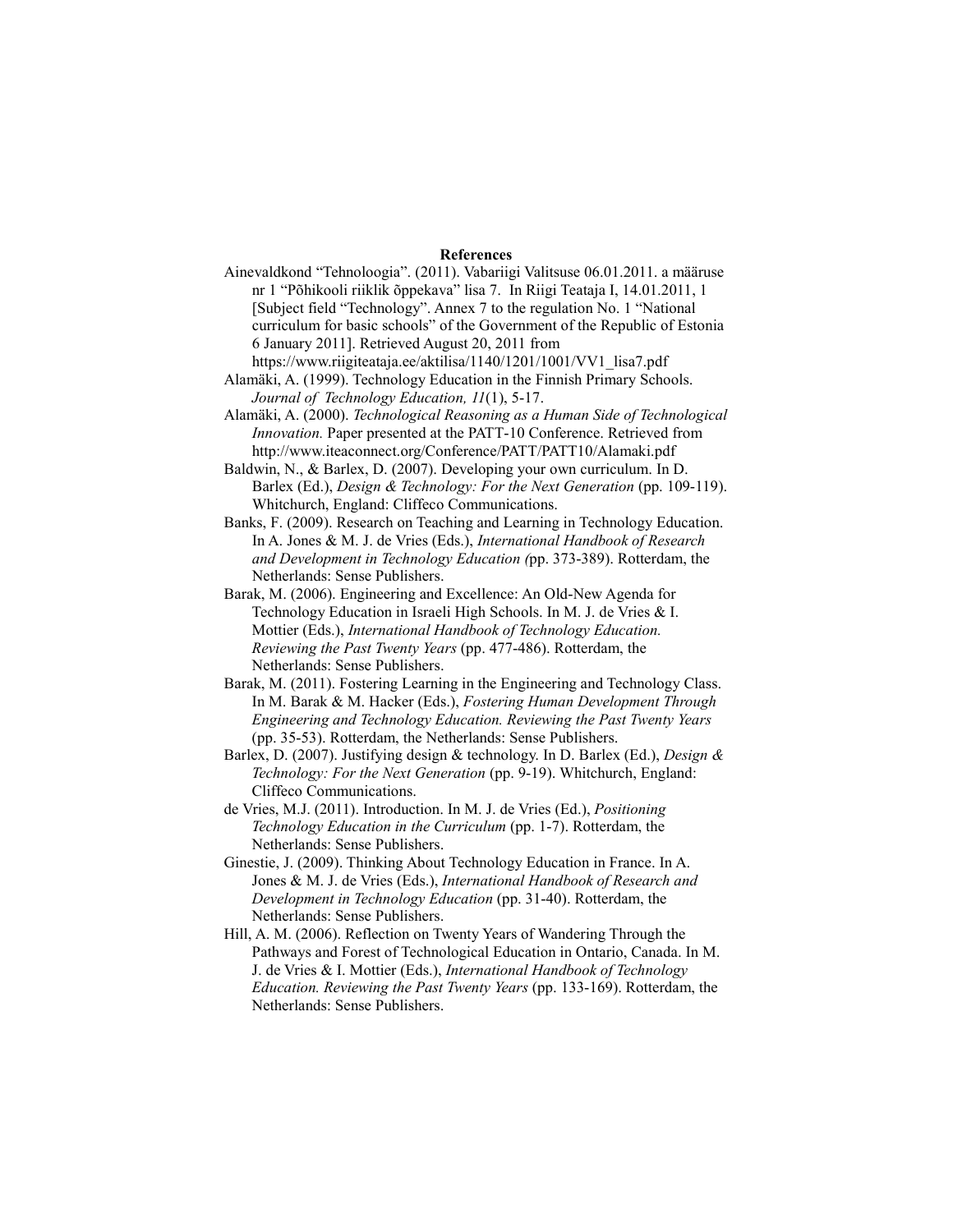- Inki, J., Lindfors, E., & Sohlo, J. (Eds.). (2012). *Käsityön työturvallisuusopas.*  Perusopetuksen teknisen työn ja tekstiilityön opetukseen. Oppaat ja käsikirjat *2011:15* (7th ed.) [Handicraft safety guide. Basics of technical work and textile work. Guides and manuals]. Finland: Opetushallitus.
- Järvinen, E.-M., Karsikas, A., & Hintikka, J. (2007). Children as Innovators in Action – A Study of Microcontrollers in Finnish Comprehensive Schools. *Journal of Technology Education*, *18*(2), 37-49.
- Kantola, J. (1997). Cygnaeuksen jäljillä käsityönopetuksesta teknologiseen kasvatukseen [In the footsteps of Cygnaeus: From handicraft education to technology education]. Jyväskylä, Finland: Jyväskylän yliopisto. *Jyväskylä studies in education, psychology and social research, 131.*
- Layton, D. (1993). *Technology´s Challenge to Science Education: Cathedral, Quarry or Company Store?* Buckingham: Open University Press.

Lee, K. (2011). Looking Back, to Look Forward: Using Traditional Cultural Examples to Explain Contemporary Ideas in Technology Education. *Journal of Technology Education*, 22(2), 42-52.

- Parikka, M. (1998). *Teknologiakompetenssi. Teknologiakasvatuksen uudistamishaasteita peruskoulussa ja lukiossa. [Technological competence; Challenges of reforming technology education in the Finnish comprehensive and upper secondary school]*. Jyväskylä, Finland: Jyväskylän yliopisto. *Jyväskylä studies in education, psychology and social research 141.*
- Parikka, M. (2003, October). *Teknologiakasvatus tutkimuskohteena [Technology Education as a Research Subject].* Paper presented at the Teknologiakasvatuksen vuosittaisen symposiumin, Helsinki, Finland. Abstract retrieved from http://users.jyu.fi/~paikonen/text/tgktutkim4.pdf
- Parikka, M., & Rasinen, A. (2009). *Teknologiakasvatus tutkimuskohteena*  [Technology Education as a research object]*.* Jyväskylä, Finland: Jyväskylän yliopistopaino.
- Parikka, M., Rasinen, A., & Ojala, M. (2011). Technology Education. In M. J. de Vries (Ed.), *Positioning Technology Education in the Curriculum* (pp. 133- 143). Rotterdam, the Netherlands: Sense Publishers.
- Põhikooli riiklik õppekava. (2011). Vabariigi Valitsuse määrus 06. jaanuari 2011.a nr 1*. In Riigi Teataja I, 14.01.2011, 1* [National Curriculum for Basic School. Regulation No. 1 of the Government of the Republic of Estonia 6 January 2011].
- Rasinen, A. (2000). Developing Technology Education: In Search of Curriculum Elements for Finnish General Education Schools. Jyväskylä, Finland: Jyväskylän yliopisto. *Jyväskylä studies in education, psychology and social research, 171.*